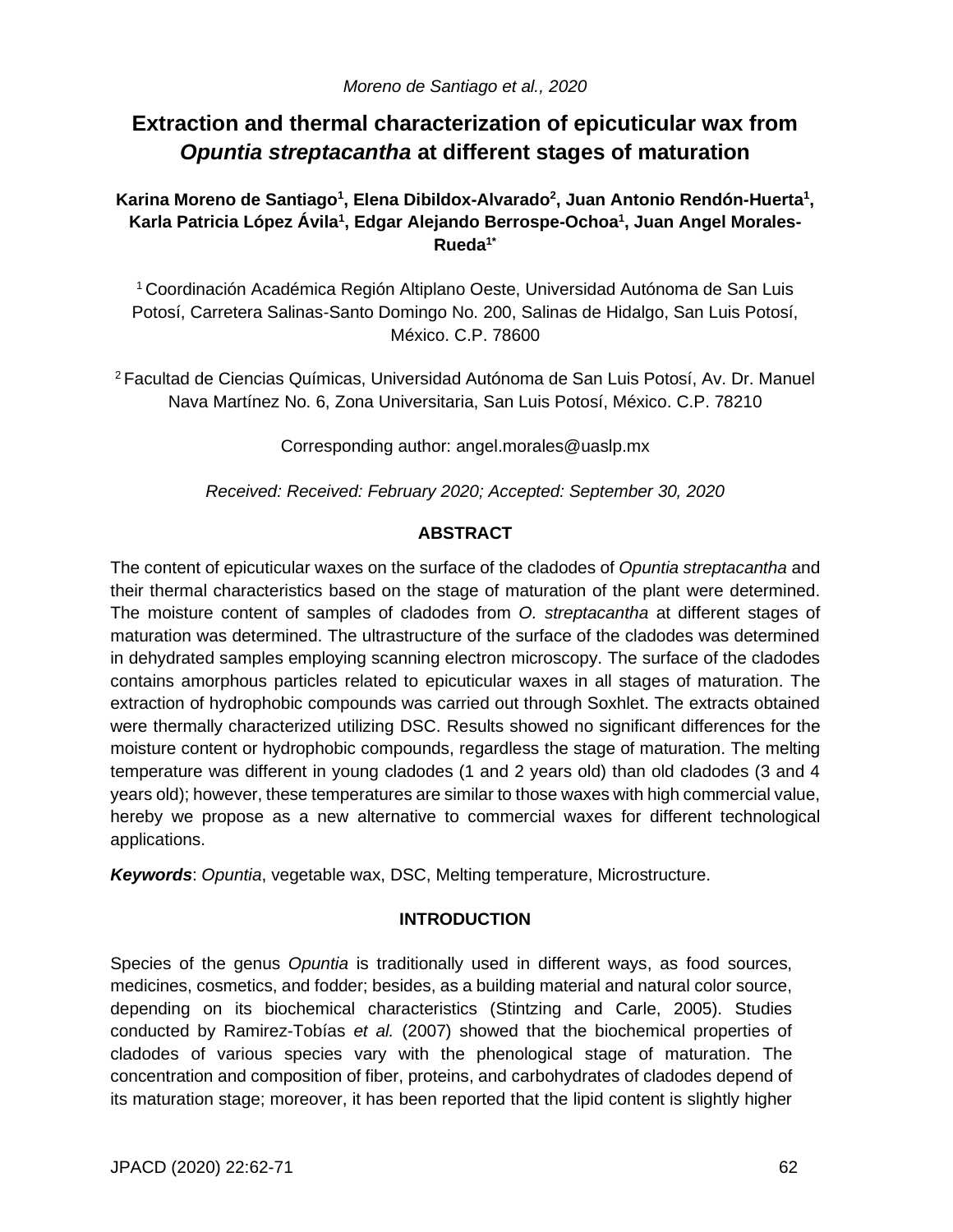in young cladodes (Nuñez-López *et al.*, 2013), confirming by Hernández-Urbiola *et al.* (2011) who showed that the lipid content in prickly pads flours decreased according to age.

One of the most important characteristics of the nopal is its high resistance to dehydration, due to the thickness of its cuticle. The cuticle consists mainly of two types of lipophilic polymers (cutine and epicuticular waxes), which are altered in their composition and ultrastructure by genetic, physiological, and environmental factors during their maturation (Tafolla-Arellano *et al.*, 2013).

Vegetable waxes have gained considerable attention in research, due to its natural origin, regulatory approval for use in food and commercial availability (Jana and Martini, 2016; Patel *et al.*, 2015; Blake *et al.*, 2014). Currently, the most commonly used waxes are candelilla, carnauba, rice, and sunflower wax where the main characteristics of these are their melting temperature and chemical composition. According to Ramírez-Gómez *et al*. (2016), candelilla wax has a melting point of 64.41 °C. In other study, Zheng *et al*. (2011) mentioned that the melting temperature of carnauba wax ranges between 80 and 88 °C. On the other hand, Dassanayake *et al*. (2011) reported melting temperatures of rice wax of around 78 and 81 °C. Blake *et al.* (2014) described that sunflower wax has a melting temperature between 74-77 °C. The chemical characteristics of vegetable waxes are determined by a heterogeneous mixture of long-chain esters, fatty acids, fatty alcohols, pentacyclic triterpenoids of alcohol and sterol esters (Blake *et al.*, 2014).

Several researchers have determined the microstructural characteristics of different vegetable waxes. Rykaczewski *et al.* (2016) observed the microstructure of epicuticular waxes in different *Opuntia* spp. at different phenological stages employing Environmental Scanning Electron Microscopy (ESEM). They determined that new cladodes have a complex three-dimensional nanostructure of epicuticular wax, while old cladodes have large cracks that break epicuticular wax on islands with a size of tens of micrometers. Barthlott *et al.* (1998) classified the microstructural characteristics of epicuticular waxes, where it catalogs different types of layered surfaces, softened layers and scabs; they also mentioned the presence of aggregates of crystals that form hollow cylinders surrounding the stomata, characteristic of succulent and xerophytic plants such as *Cactaceae*. On the other hand, Pérez-García and Sepúlveda-Sánchez (2011) determined that intercostal waxes in stomata protect the plant from dehydration. Therefore, the objective of this research were to quantify the content of epicuticular waxes on the surface of the cladodes of *Opuntia streptacantha* and define the thermal characteristics depending on the stage of maturation of the plant.

## **MATERIALS AND METHODS**

## **Cladodes, determination of moisture and wax content**

Cladodes of *O. streptacantha* were collected in different stages of maturation (1, 2, 3 and 4 years) from a nopal and maguey reserve area of the Ejido Palma Pegada, Salinas de Hidalgo, San Luis Potosí, Mexico, located at 22.435029 N and 101.4633.14 W. The collection was obtained between February and May 2018. The parenchyma, collenchyma and sclerenchyma were removed from the collected material, with the purpose to obtain the epidermis and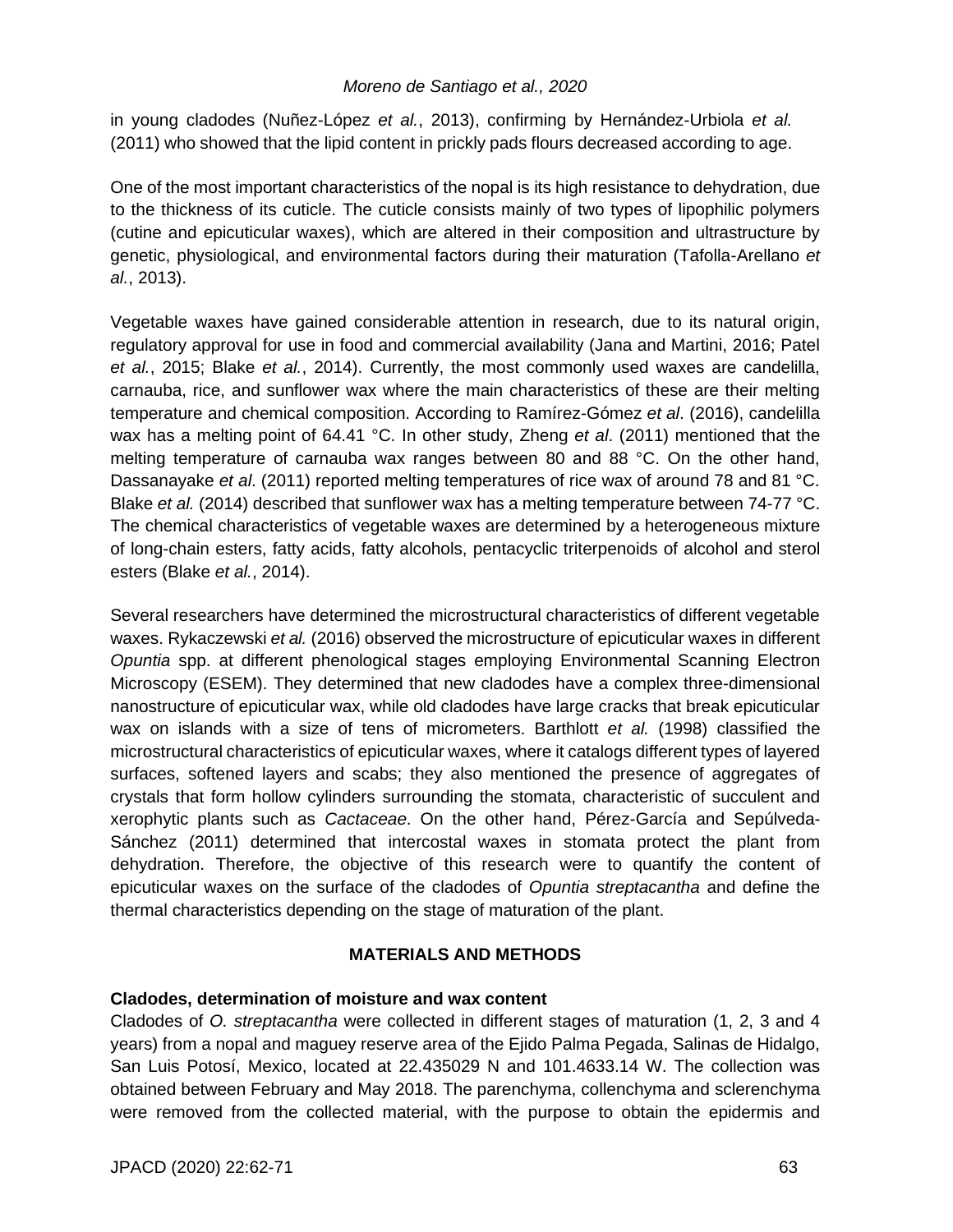periderms, where the cuticle is deposited. This cuticle was dehydrated in a convection oven (BINDER. FD53-UL, Germany) at 60 °C for 24 h to determine the percentage (wt/wt) of moisture in triplicate, according to the AOAC method 44.925.45. The waxy extract content was determined using the Soxhlet technique, using the AOAC 963.15 method, adding hexanes solvent (140 mL, Jalmek Scientific, Monterrey, Mexico) to 20 g of dehydrated sample.

## **Scanning Electron Microscopy**

Dehydrated samples of the different stage of maturation of *O. streptacantha* were cut approximately 0.5×0.5 cm and placed on a circular copper slide (3 cm diameter*)*, and were placed in a vacuum chamber (PLASMA CURRENT SPI Supplies SP1 Supplies División of STRUCTURE PROBE, Inc.). This chamber consisted in two modules, SPI-MODULE- Control y SPI-MODULE Sputter Coater, where a controlled negative atmosphere of 10<sup>-2</sup> torr was generated using Argon. Samples were coated with a conductive metal (gold) for 4 minutes. Then the samples were placed in the scanning electron microscope (SEM; JEOL JSM-6390LV) to obtain images of the surface of cuticles at different magnifications through the Control User Interface software (Version 8.25 Copyright 2005, 2007 JEOL TECHNICS LTD).

# **Differential Scanning Calorimetry (DSC)**

Approximately 4 mg of extract of each sample was placed in hermetic aluminum pans, then, the samples were introduced into the differential scanning calorimetry equipment (DSC, Model 2920; TA Instruments, New Castle, DE, USA). In order to determine the crystallization and melting profile, samples were heated at 130 °C for 10 min and then cooled from 130 °C to 0 °C at a rate of 10 °C/min, followed by second heating from 0 to 130 °C with a speed of 5 °C/min. The thermal parameters of crystallization temperature  $(T<sub>cr</sub>)$ , melting temperature  $(T<sub>F</sub>)$  and enthalpies of crystallization ( $\Delta H_{\text{Cr}}$  and  $\Delta H_{\text{F}}$ , respectively) were determined from the crystallization and melting profiles. The thermal parameters and the thermograms were analyzed using the Universal Analysis 2000 software (TA Instruments-Waters LLC, Version 4.5A). Two independent determinations were made (*n*= 2).

## **Statistical analysis**

The phenological stage of cladodes was considered as a factor of variability, taking as an experimental unit a cladode. A variance analysis and Tukey's test of comparison of means (*p*≤0.05) for each evaluated trait were performed. The experimental design was completely randomized with three repetitions. The data was processed in the statistical package R-Studio Desktop version 1.2.5033 (2017).

#### **RESULTS**

## **Moisture and wax content**

The moisture content present in cladodes at different phenological states, varying between 82 and 86 % (data not showed). The 1-year cladodes had the highest moisture content with 85.0 $\pm$ 3.4 %, followed by 2, 3 and 4 years old (83.7 $\pm$ 1.8 %, 82.6 $\pm$ 0.5 % and 82.0 $\pm$ 1.4 %, respectively). The results showed that the average moisture content decreases as their age increases. However, the statistical analysis for the percentage of humidity showed no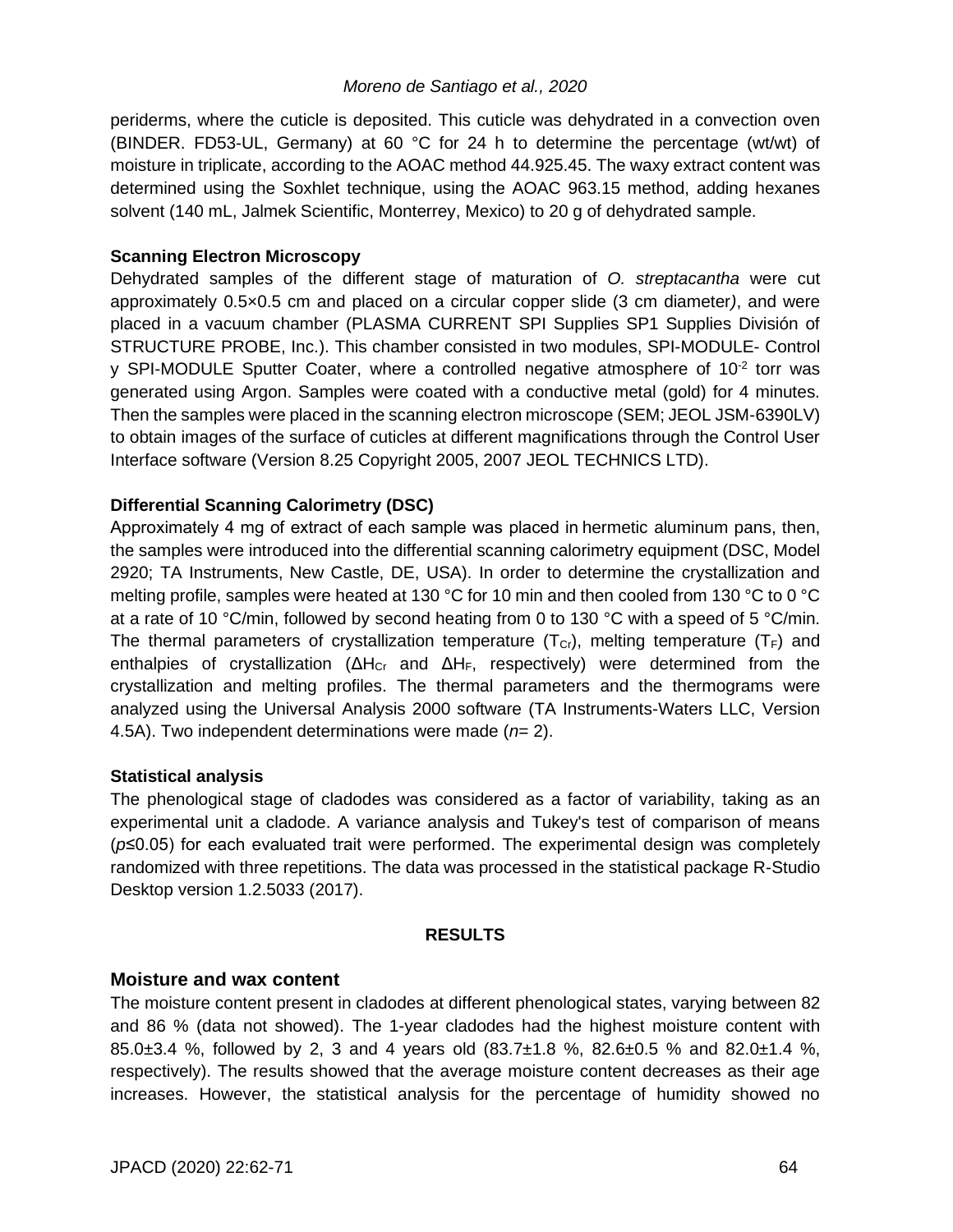significant differences related to the state of maturation of the cladodes (*p*=0.40). Astello-García *et al*. (2012) reported a moisture content between 80 and 95 % for *Opuntia ficus-indica,* suggesting that the chemical composition of commercial and wild species (e.g. moisture content) depends on the stage of maturation.

According to the wax content analysis, cladodes contain 2.5 to 3.2 % (wt/wt), having the highest wax content at 2 years (i.e.,  $3.2\pm0.6$ %); 3-year cladodes recorded the lowest wax content (i.e., 2.3±0.8 %) (Fig. 1). Valdez-Cepeda *et al.* (2008) reported an increase in cactus fat as the cladode´s age increases, from the fat content data of 20 nopal varieties; however, the analyses showed no significant differences for the age of cladodes (*p*=0.77). Rojas-Molina *et al*. (2013) reported near 4 % yield of candelilla wax. On the other hand, De Freitas *et al.* (2019) mentioned that the yield of carnauba wax varied from 5.4 to 7.2 %, depending on the drying conditions. Therefore, it is considered that the content of waxes of the *O. streptacantha* according to the stage of maturity is low, according to the report for other species that produce wax.



**Figure 1.** Hydrophobic compounds content on the surface of cladodes of *O. streptacantha* at different stages of maturation.

# **Scanning Electron Microscopy**

The microscopic structures of the samples of O. *streptacantha* at different stages of maturation are shown in Figure 2. The four samples [i.e. 2A (1 year), 2B (2 years), 2C (3 years) and 2D (4 years)] showed a flat surface, with cracks and stomatic structures. Also, the images showed bright, amorphous, spherical particles and irregular platelet shape just as reported by Rykaczewski *et al.* (2016). These particles were observed more abundantly in Figure 2B (i.e., 2 years of maturation) compared to the other three images (2A, 2C, and 2D). Pérez-García and Sepulveda-Sánchez (2011) described the presence of wax crystals, platelet-like and with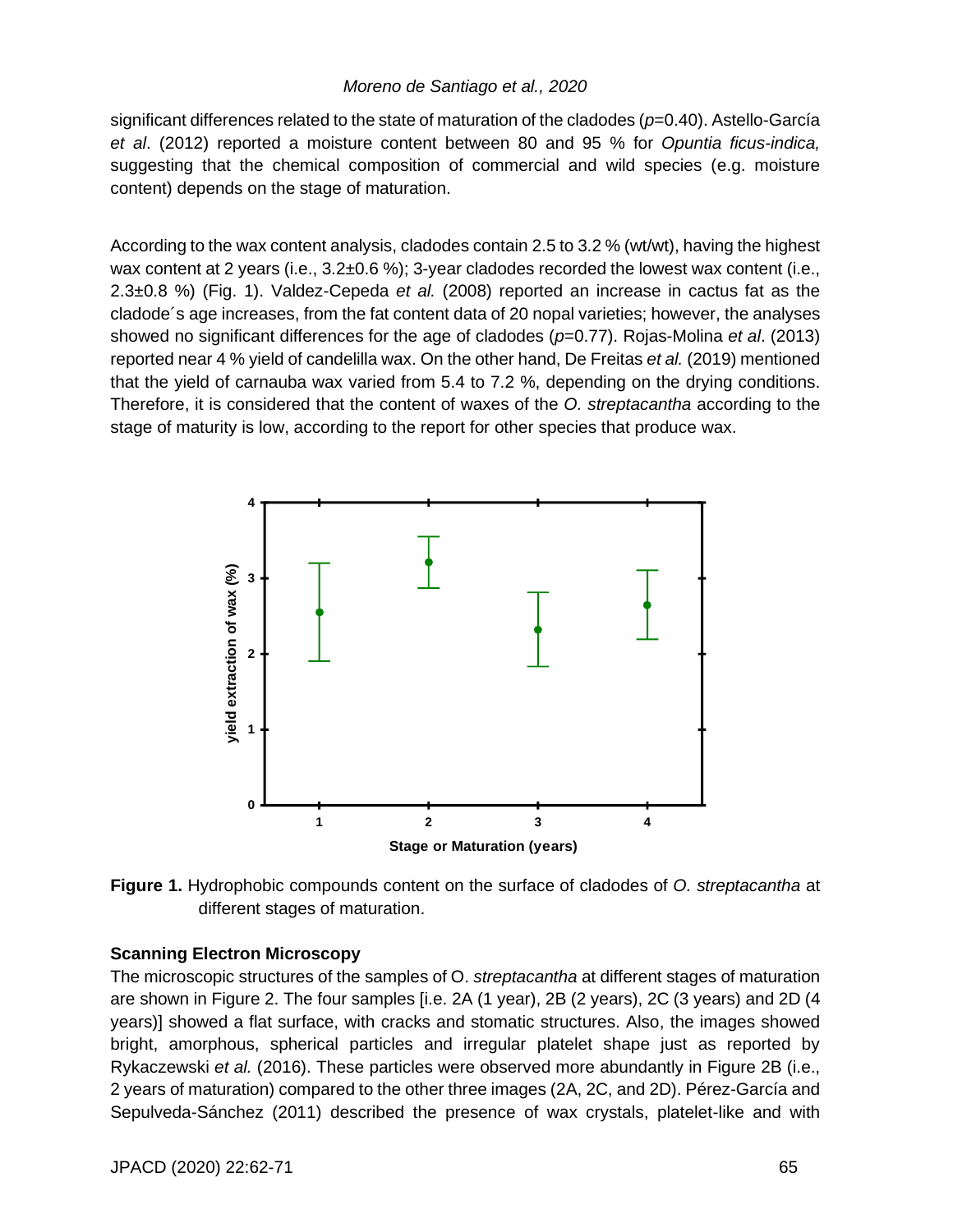irregular shapes on the surface of palm leaves (*Sabal yapa* Wright ex Becc). In *O. ficus-indica* cultivars, showed translucent plaques of different shapes and sizes covering the epidermal cells of the cuticle, which are considered to be epicuticular waxes (Salem-Fnayou *et al.*, 2014). Therefore, in this study, the particles observed on the surface of the cladodes of *O. streptacantha* correspond to epicuticular waxes.



**Figure 2.** Microstructure of *O. streptacantha* at different stages of maturation. One year (A), 2 years (B), 3 years (C) and 4 years (D). Hydrophobic compounds present in stomata of 2-years *O. streptacantha* (E) and stomata of 2-year *O. streptacantha* with wax extraction (F). Magnification 250x.

The 2-year *O. streptacantha* microphotographs are shown in Figures 2E and 2F (without and with wax extraction, respectively). The presence of amorphous and bright particles around the stoma and the presence of irregular intercostal platelets in the same were observed in Figure 2E, similar to that reported by Salem-Fnayou *et al.* (2014), who demonstrated the presence of epicuticular waxes around the stoma in *O. ficus-indica*. Besides, Pérez-García and Sepulveda-Sánchez (2011) observed another type of wax, describing it as a thick, smooth, and waxy intercostal layer in the palm stomata. Barthlott *et al.* (1998) described crystalloids or their aggregations forming hollow cylinders surrounding stomata. Stomatic chimneys can derive from layers and scabs that are characteristic of succulent and xerophytic plants.

A stomatic structure of *O. streptacantha* is shown in Figure 2F after having undergone a solvent extraction process (i.e. Soxhlet), where a smooth surface is observed with elevated surrounding epidermal cells, without the presence of waxy scab structures or with the presence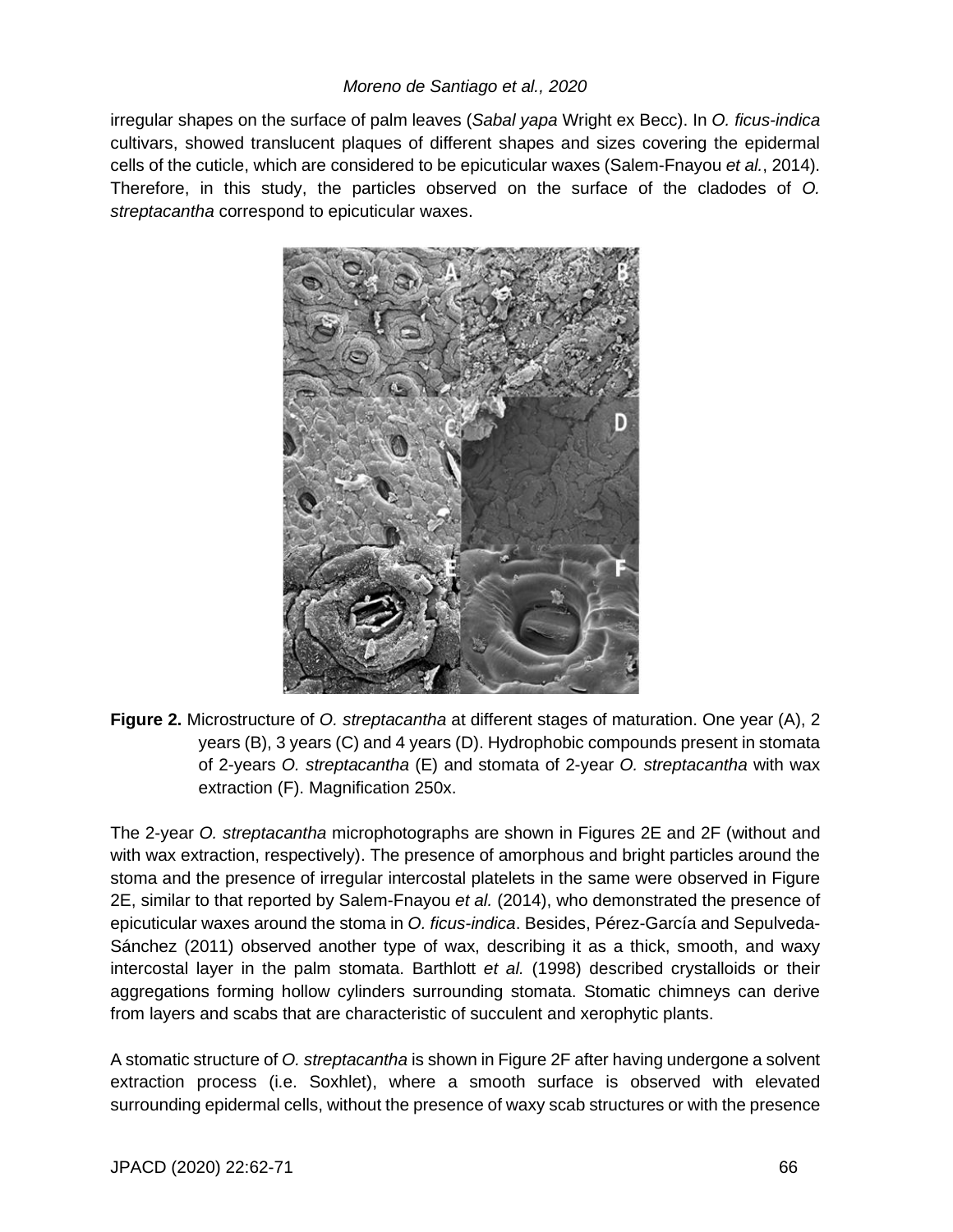of a thin layer of waxes of only a few layers of molecules. This finding proves that the bright particles and intercostal platelets are removed by the solvent, so it is suggested that the extracts through liquid-solid extraction (i.e. soxhlet) are mostly epicuticular waxes.

# **Thermal analysis**

The crystallization profile determined by DSC for all cladode extracts at different phenological stages reflected only one exotherm (data not shown), which represents the interval of temperatures required for crystallization of the compounds. The thermal parameters obtained from the crystallization profiles are shown in Table 1. Cladodes of 1-year had the highest crystallization temperature (i.e.  $75.70\pm0.01$  °C), followed by cladodes of 2-years with 75.59±0.18 °C, 4-years with 74±0.06 ºC and 3-years with the lowest crystallization temperature (i.e. 73.46±0.15 ºC). These results showed statistical differences (*p*<0.05), but cladodes of 1 and 2 years were not different. However, the crystallization temperatures of the waxes of the cladodes of 3 and 4-years showed differences.

**Table 1.** Thermal parameters of hydrophobic compounds of *O. streptacantha* at different stages of maturation. Crystallization temperature (Tcr), Melting Temperature Peak1 (T<sub>F</sub>), Melting Temperature Peak 2 (T<sub>F2</sub>), Crystallization Enthalpy ( $\Delta H_{cr}$ ) and Melting Enthalpy  $( \Delta H_F)$ .

| Age (years) | $T_{cr}$ (°C)   | $T_F$ (°C)         | $T_{F2}$ (°C)      | $\Delta H_{cr}$ (J/g) | $\Delta H_F$ (J/g)  |
|-------------|-----------------|--------------------|--------------------|-----------------------|---------------------|
|             | 75.70±0.01 a*   | $73.37 \pm 0.04$ a | $80.04 \pm 0.13$ a | $170.35 \pm 0.04$ a   | $177.25 \pm 0.54$ a |
| 2           | 75.59±0.18 a    | $73.59 \pm 0.20$ a | 79.65+0.07 a       | $173.80 + 2.69$ a     | $182.15 \pm 0.50$ a |
| 3           | $73.46 + 0.16c$ | $71.10 + 2.28$ a   | 77.30+0.42 b       | 126.35+2.33 c         | $139.60 + 1.84$ c   |
| 4           | 74.00±0.06 b    | $73.32 \pm 0.13$ a | 77.86±0.31 b       | $137.42 + 3.32 h$     | $152.45 \pm 5.44$ b |
| <b>SEM</b>  | 0.08746         | 0.8097             | 0.1935             | 1.7361                | 0.6289              |
| p-value     | 0.0001          | 0.2442             | 0.0014             | 0.0001                | 0.0003              |

\* Average values followed by the same letter were not significantly different (Tukey *p*≤0.05), SEM= Standard Error of the Mean.

Figure 3 shows the melting profiles of the hydrophobic compounds of cladodes at different phenological stages. The endotherms evidence the melting of the extracts and the temperatures at which the hydrophobic compounds change of phase. All samples of *O. streptacantha* at different phenological stages showed two endotherms. The first of them is the main hydrophobic compounds (i.e. waxes) and are shown as the highest signal in the heat flow. The second peak of the endotherm is presumably the fusion of components of greater molecular weight. Zheng *et al.* (2011) concluded that the variation of melting points of different natural waxes is due to the composition and molecular weight of samples.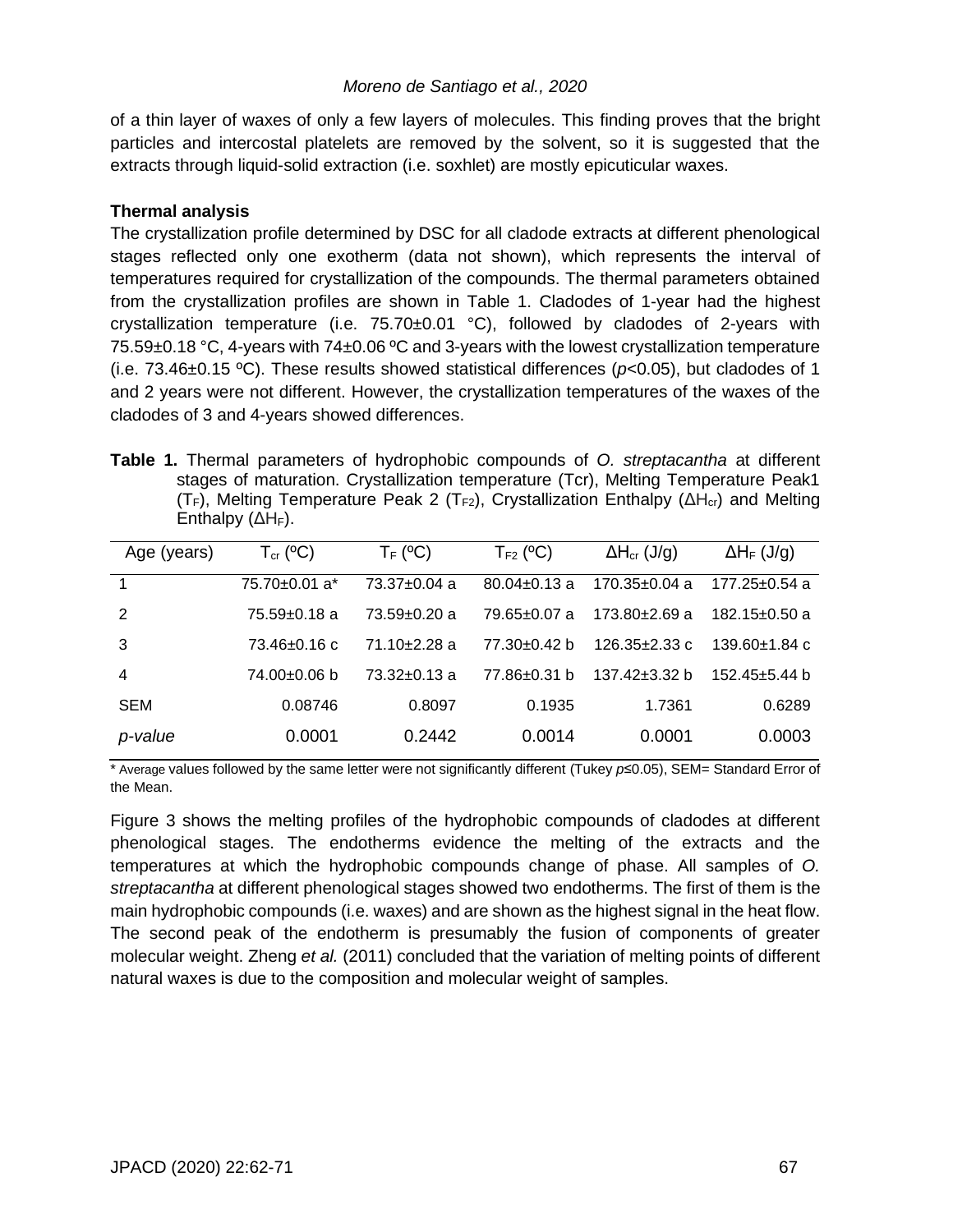

**Figure 3.** Melting thermograms of hydrophobics compounds of *O. streptacantha* at different stages of maturation.

The melting temperature of the second endotherm of the 1 and 2-year cladodes sample reached values of 80.04±0.13 °C and 79.65±0.07 °C, respectively (Fig. 3). These temperatures were not different but different to 3 and 4-year-old samples. The 3 and 4-year-old cladodes reflected melting temperatures in the second endotherm of 77.30±0.42 °C and 77.86±0.31 °C, respectively, which were not different (Table 1). However, the results showed differences in the melting temperatures of the second exotherm between young cladodes (i.e., 1 and 2 years) and mature cladodes (i.e. 3 and 4 years). This indicates that there are probably hydrophobic compounds with higher melting temperature in the cuticle in younger cladodes than in older cladodes.

Finally, from the DSC data, the enthalpies of crystallization ( $ΔH<sub>cr</sub>$ ) and fusion ( $ΔH<sub>F</sub>$ ) of the samples at different phenological stages are shown (Table 1). In all cases, melting enthalpy is slightly greater than the crystallization enthalpy because the chemical components of the extracts probably underwent recrystallization during the cooling process (Zheng *et al.*, 2011). It is observed that the enthalpies of crystallization and melting in the phenological stages of 1 and 2-years were not different (Table 1). On the other hand, the enthalpies of crystallization and melting of the phenological stages of 3 and 4 years were different from each other and between the enthalpies of the young cladodes (i.e. 1 and 2 years) (Table 1). These results indicate that the cuticle of the young cladodes produces larger molecular structures, more abundant or probably more complex than the cuticle waxes of the cladodes of greater phenological development.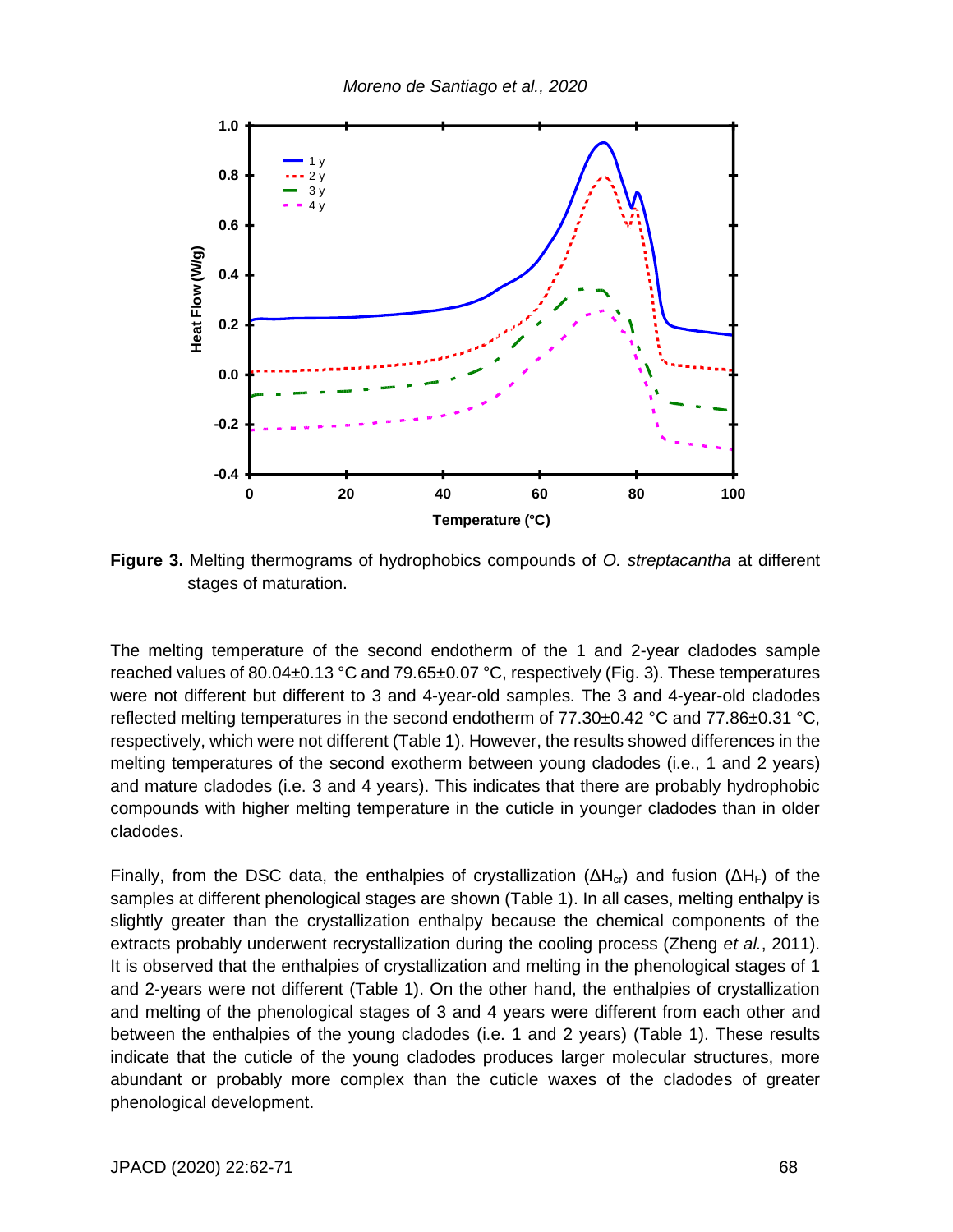#### **CONCLUSIONS**

The cuticle of *O. streptacantha* used in this research contains significant concentrations of epicuticular waxes regardless of the stage of maturation of the cladodes. The analyzed extracts showed melting temperatures similar to waxes with high commercial value, holding evidence to be proposed as a new alternative to commercial waxes for different technological applications.

### **ETHICS STATEMENT**

Not applicable.

#### **CONSENT FOR PUBLICATION**

Not applicable.

### **AVAILABILITY OF SUPPORTING DATA**

The datasets used and/or analyzed during the current study are available from the corresponding author on reasonable request.

### **COMPETING INTERESTS**

The authors declare that they have no competing interests.

#### **FUNDING**

The authors thanks to the Fondo de Apoyo a la Investigación (FAI) of the UASLP under the agreement C19-FAI-05-62.62.

#### **ACKNOWLEDGEMENTS**

To Adela Martínez Hernández of the Museo Laberinto de las Ciencias y las Artes of the city of San Luis Potosí for the facilities to use the Scanning Electronic Microscope. Special thanks to Karen Lozano from Multiceras S.A de C.V. for great contributions to this work.

#### **REFERENCES**

- Astello-García, M.G., Santos Díaz, M.D.S., Reyes-Agüero, A., Barba De La Rosa, A.P. 2012. *Opuntia* spp. as a source of bioactive compounds. *ACS Symposium Series* 1109: 101- 111. https://doi.org/10.1021/bk-2012-1109.ch008.
- Barthlott, W., Neinhuis, C., Cutler, D., Ditsch, F., Meusel, I., Theisen, I., Wilhelmi, H. 1998. Classification and terminology of plant epicuticular waxes. *Botanical Journal of the Linnean Society* 126(3): 237-260. https://doi.org/10.1006/bojl.1997.0137.
- Blake, A.I., Co, E.D., Marangoni, A.G. 2014. Structure and physical properties of plant wax crystal networks and their relationship to oil binding capacity. *Journal of the American Oil Chemists' Society* 91(6): 885-903. https://doi.org/10.1007/s11746-014-2435-0.
- Dassanayake, L.S.K., Kodali, D.R., Ueno, S. 2011. Formation of oleogels based on edible lipid materials. *Current Opinion in Colloid and Interface Science* 16(5): 432-439. https://doi.org/10.1016/j.cocis.2011.05.005.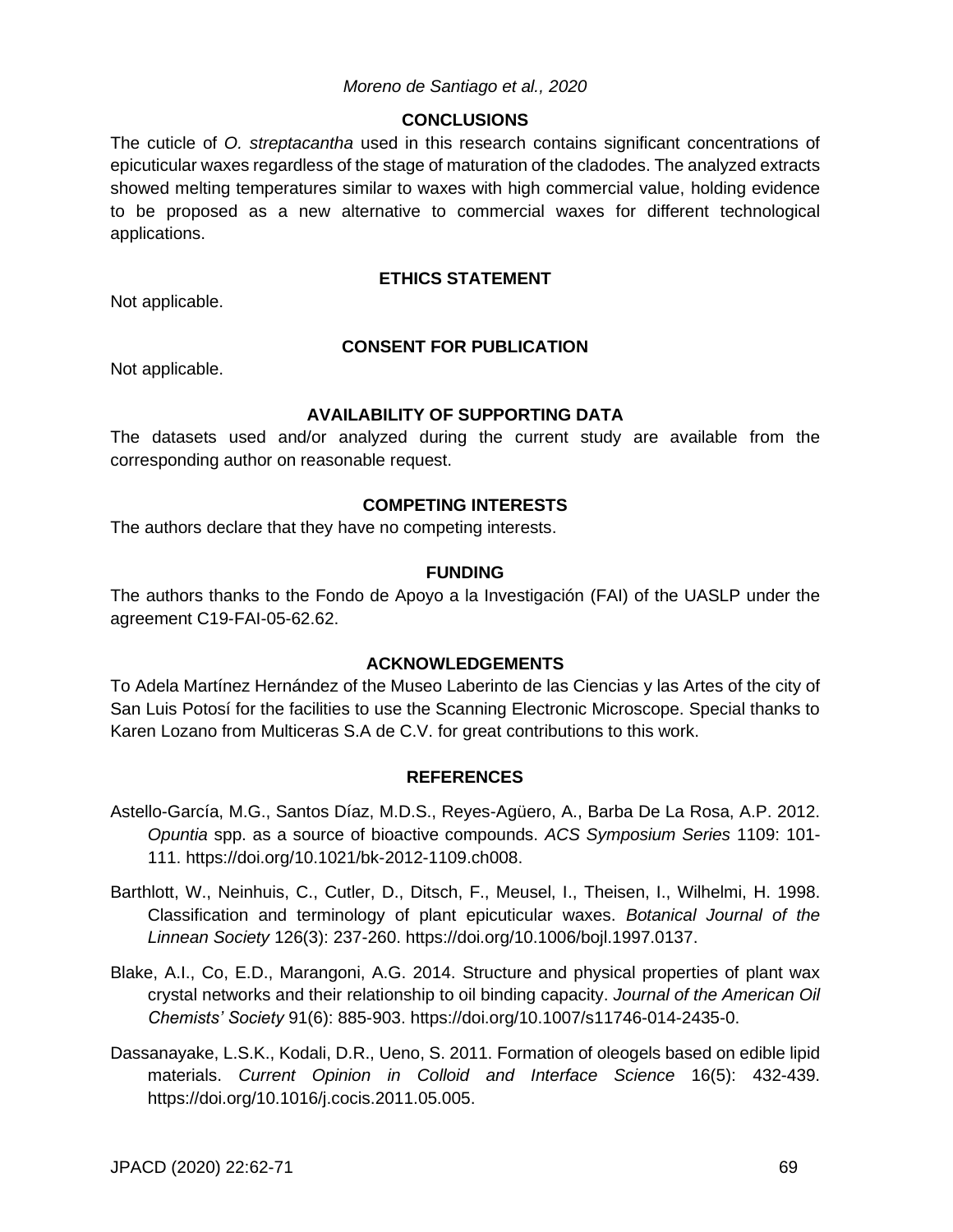- de Freitas, C.A.S., de Sousa, P.H.M., Soares, D.J., da Silva, J.Y.G., Benjamin, S.R., Guedes, M.I.F. 2019. Carnauba wax uses in food - A review. *Food Chemistry* 291: 38-48. https://doi.org/10.1016/j.foodchem.2019.03.133.
- Hernández-Urbiola, M.I., Pérez-Torrero, E., Rodríguez-García, M.E. 2011. Chemical analysis of nutritional content of prickly pads (*Opuntia ficus indica*) at varied ages in an organic harvest. *International Journal of Environmental Research and Public Health* 8(5): 1287- 1295. https://doi.org/10.3390/ijerph8051287.
- Jana, S., Martini, S. 2016. Physical characterization of crystalline networks formed by binary blends of waxes in soybean oil. *Food Research International* 89: 245-253. https://doi.org/10.1016/j.foodres.2016.08.003.
- Nuñez-López, M.A., Paredes-López, O., Reynoso-Camacho, R. 2013. Functional and hypoglycemic properties of Nopal cladodes (O. ficus-indica) at different maturity stages using in vitro and in vivo tests. *Journal of Agricultural and Food Chemistry* 61(46): 10981- 10986. https://doi.org/10.1021/jf403834x.
- Patel, A. R., Babaahmadi, M., Lesaffer, A., Dewettinck, K. 2015. Rheological profiling of organogels prepared at critical gelling concentrations of natural waxes in a triacylglycerol solvent. *Journal of Agricultural and Food Chemistry* 63(19): 4862-4869. https://doi.org/10.1021/acs.jafc.5b01548.
- Pérez-García, M., Sepúlveda-Sánchez, J.D. 2011. Micromorfología de ceras epicuticulares en hojas maduras de *Sabal yapa* Wright ex Becc. (Arecaceae). *Polibotánica* 32: 153-161.
- Ramírez-Gómez, N.O., Acevedo, N.C., Toro-Vázquez, J.F., Ornelas-Paz, J.J., Dibildox-Alvarado, E., Pérez-Martínez, J.D. 2016. Phase behavior, structure and rheology of candelilla wax/fully hydrogenated soybean oil mixtures with and without vegetable oil. *Food Research International* 89: 828-837. https://doi.org/10.1016/j.foodres.2016.10.025.
- Ramírez-Tobías, H.M., Reyes-Agüero, J.A., Pinos-Rodríguez, J.M., Aguirre-Rivera, J.R. 2007. Efecto de la especie y madurez sobre el contenido de nutrientes de cladodios de nopal. *Agrociencia* 41(6): 619-626.
- Rojas-Molina, R., De Leon-Zapata, M.A., Sucedo-Pompa, S., Aguilar-Gonzalez, M.A., Aguilar, C.N. 2013. Chemical and structural characterization of candelilla (*Euphorbia antisyphilitica* Zucc.). *Journal of Medicinal Plants Research 7*(12): 702-705. https://doi.org/10.5897/JMPR11.321.
- Rykaczewski, K., Jordan, J.S., Linder, R., Woods, E.T., Sun, X., Kemme, N., Manning, K.C. Cherry, B.R., Yarger, J.L., Majure, L.C. 2016. Microscale mechanism of age dependent wetting properties of prickly pear cacti (*Opuntia*). *Langmuir 32*(36): 9335-9341. https://doi.org/10.1021/acs.langmuir.6b02173.
- Salem-Fnayou, B., A., Zemni, H., Nefzaoui, A., Ghorbel, A. 2014. Micromorphology of cactuspear (*Opuntia ficus-indica* L. Mill.) cladodes based on scanning microscopies. *Micron* 56: 68-72. https://doi.org/10.1016/j.micron.2013.10.010.